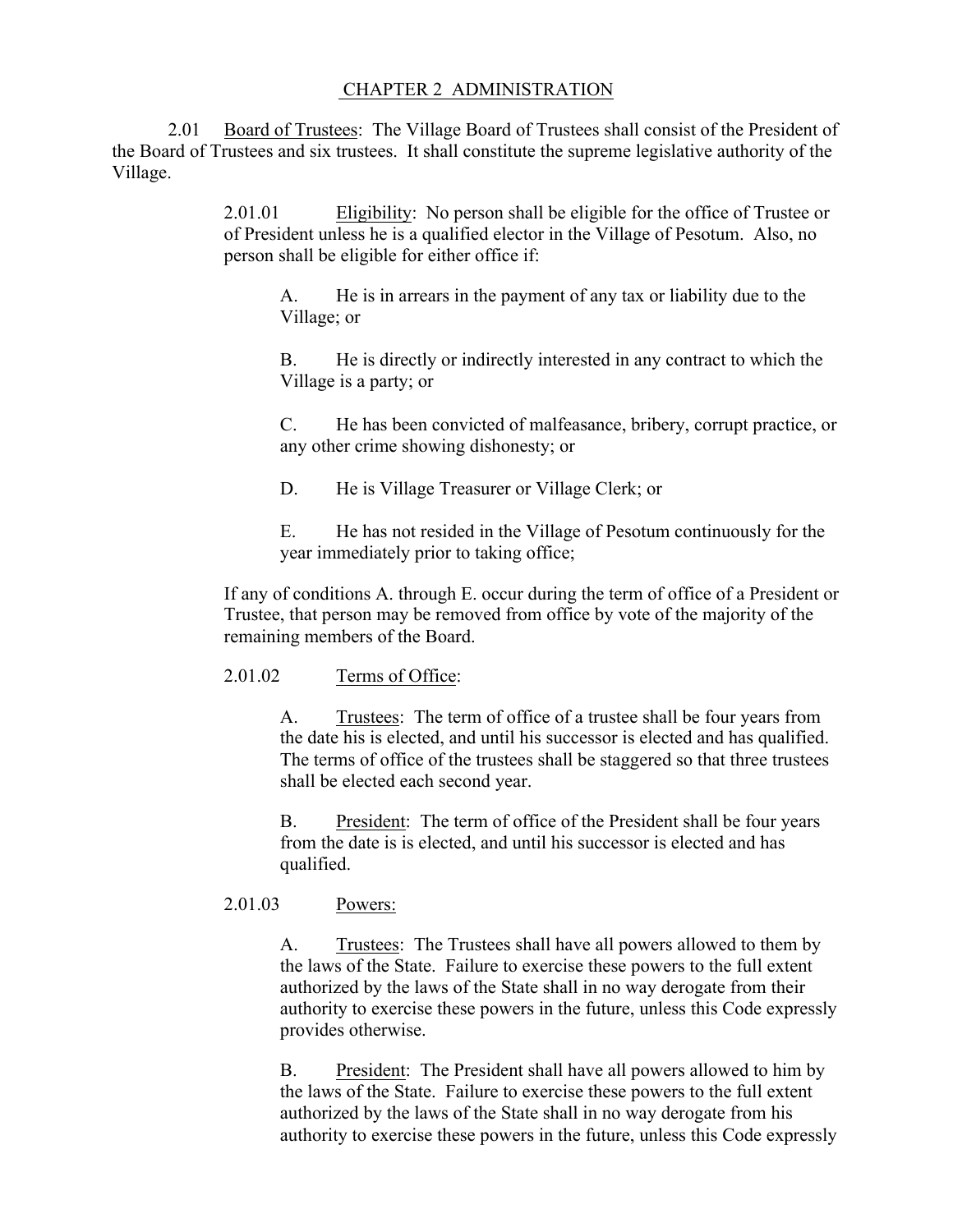provides otherwise. The President is authorized to appoint members of standing committees of the Board.

2.01.04 Oath: Before entering upon the duties of their respective offices, a President or Trustee shall take and subscribe the following oath:

"I, (name) , do solemnly swear or affirm that I will support the Constitution of the United States and the Constitution of the State of Illinois, and that I will faithfully discharge the duties of the office of (President or Trustee) of the Village of Pesotum according to the best of my ability."

This oath, so subscribed, shall be filed in the office of the Village Clerk.

2.01.05 Vacancies: Vacancies in the offices of President and Trustee shall be defined and treated as provided by statute.

2.02 Meetings of the Board of Trustees: The regular meetings of the Board of Trustees shall be held at the Village Hall of the Village of Pesotum on the first Wednesday of every month at 6:30 p.m.

> 2.02.01 Holidays and Election Days: When the regular meeting falls on a public holiday or on a regular election day, the Board of Trustees shall meet at the Village Hall of the Village of Pesotum on the first Tuesday of the month at 7:00 p.m., unless otherwise scheduled.

2.02.02 Completion of Adjourned Meetings: Adjourned meetings may be reconvened for the purpose of completing the unfinished business of the initial meeting at such time and place as may be determined by majority vote of the Board of Trustees and announced prior to adjournment.

2.02.03 Special Meetings: Special meetings of the Board of Trustees may be called by the President or by any three (3) Trustees whenever they deem it necessary. The meeting shall be called in the following manner:

A. The President or three (3) Trustees shall file in the office of the Village Clerk a written statement of object and purpose of the meeting and directing the Village Clerk to give notice of the meeting.

B. Upon filing of the statement, the Village Clerk shall notify the President and each member of the Board of Trustees setting forth the object and purpose of the meeting and the time and place of the meeting, and shall post notice as required by statute.

Revised: 10-2 Revised: 11-1 2.02 only 2.02 only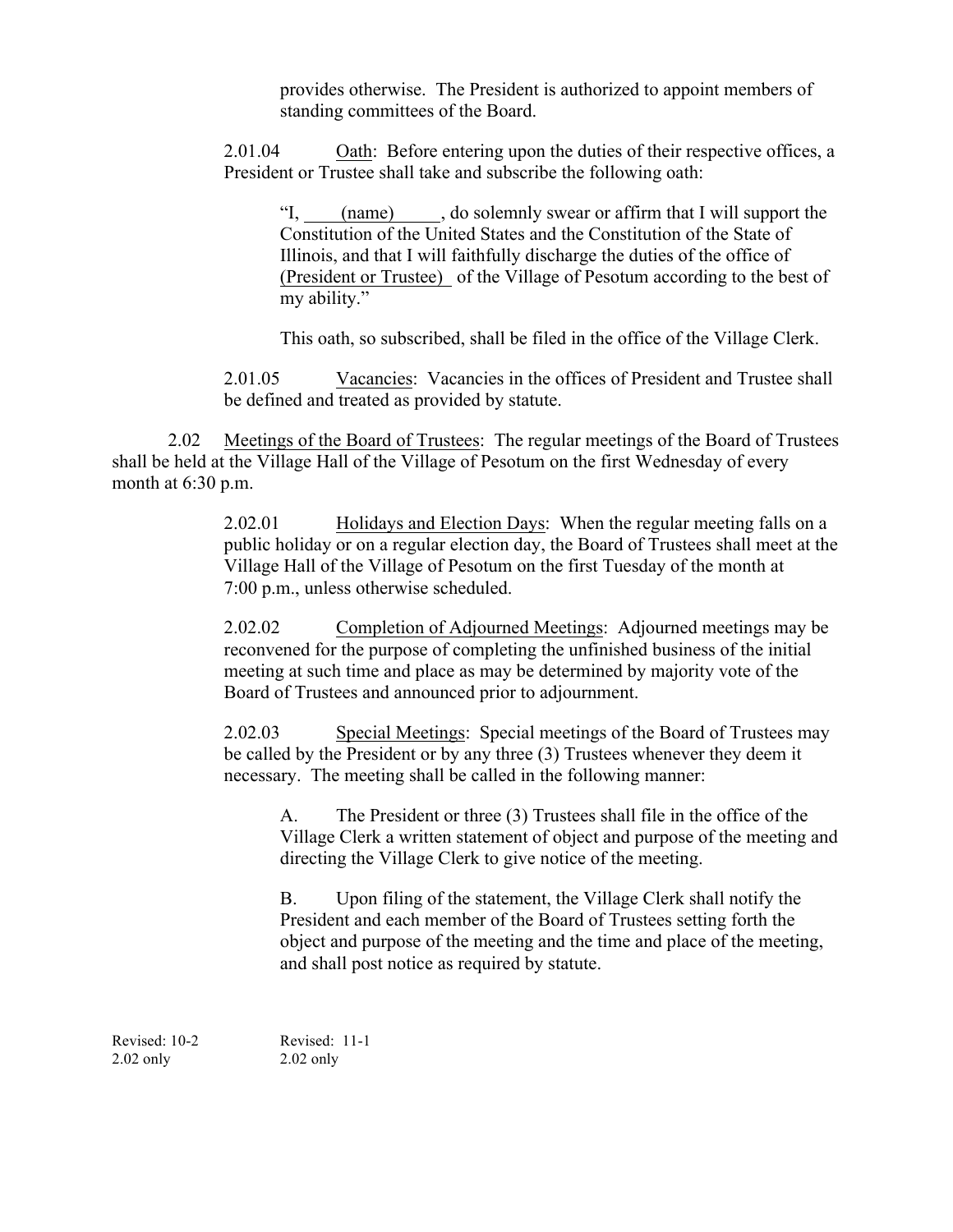No business other than that mentioned in the Clerk's notice shall be transacted at a special meeting unless all of the members of the Board of Trustees are present and vote to transact business other than that mentioned in the Clerk's notice at the special meeting, and then only to the extent allowed by statute.

> 2.02.04 Quorum: Four Trustees or the President and three Trustees shall constitute a quorum.

2.02.05 Meetings Open to the Public: All meetings of the Board of Trustees shall be open to the Public, except when applicable statutes permit closed sessions.

2.02.06 Minutes: The Village Clerk shall keep minutes of all meetings of the Board of Trustees. If the Village Clerk is not present at a meeting, the minutes shall be kept by any qualified person who shall be appointed by the President or, if the President is absent, by vote of a majority of the members of the Board of Trustees present. The minutes shall be preserved in the office of the Village Clerk for public inspection at reasonable times.

2.02.07 Adoption by Reference of Robert's Rules of Order: The rules of parliamentary practice comprised in the latest published edition of "Robert's Rules of Order Revised" shall govern the Board in all cases to which they are applicable and in which they are not inconsistent with the special rules of the Board or the constitution or statutes of the State. At least three (3) copies of said Rules of Order have for 30 days heretofore been, and shall hereafter be, filed in the office of the Village Clerk, and there kept available for public use, inspection and examination. The Rules of Order may be temporarily waived by two-thirds majority approval of the Board members then holding office.

2.03 Village Clerk: A Village Clerk shall be appointed by the President of the Board of Trustees with the advice and consent of the Board of Trustees. (S)he shall hold office for a term expiring annually on the first Wednesday in May and until his or her successor is appointed and has qualified; provided that effective with the passage of the ordinance changing the office of Village Clerk from an elected to an appointive office, the vacancy created by the resignation of the Village Clerk in 2002 shall be filled by an appointed Village Clerk who shall serve until the appointment of a Village Clerk on the first Wednesday in May 2003. He or she may be removed from the office at any time by a majority vote of the Board of Trustees.

> 2.03.01 Eligibility: A person shall not be eligible for the office of the Village Clerk if:

A. He or she is in arrears in the payment of any tax or liability due the Village; or

B. He or she is directly or indirectly interested in any contract which the Village is a party, in violation of state law; or

(Revised: 82-2) (Revised 02-8) 2.02.04 only 2.03 & 2.03.01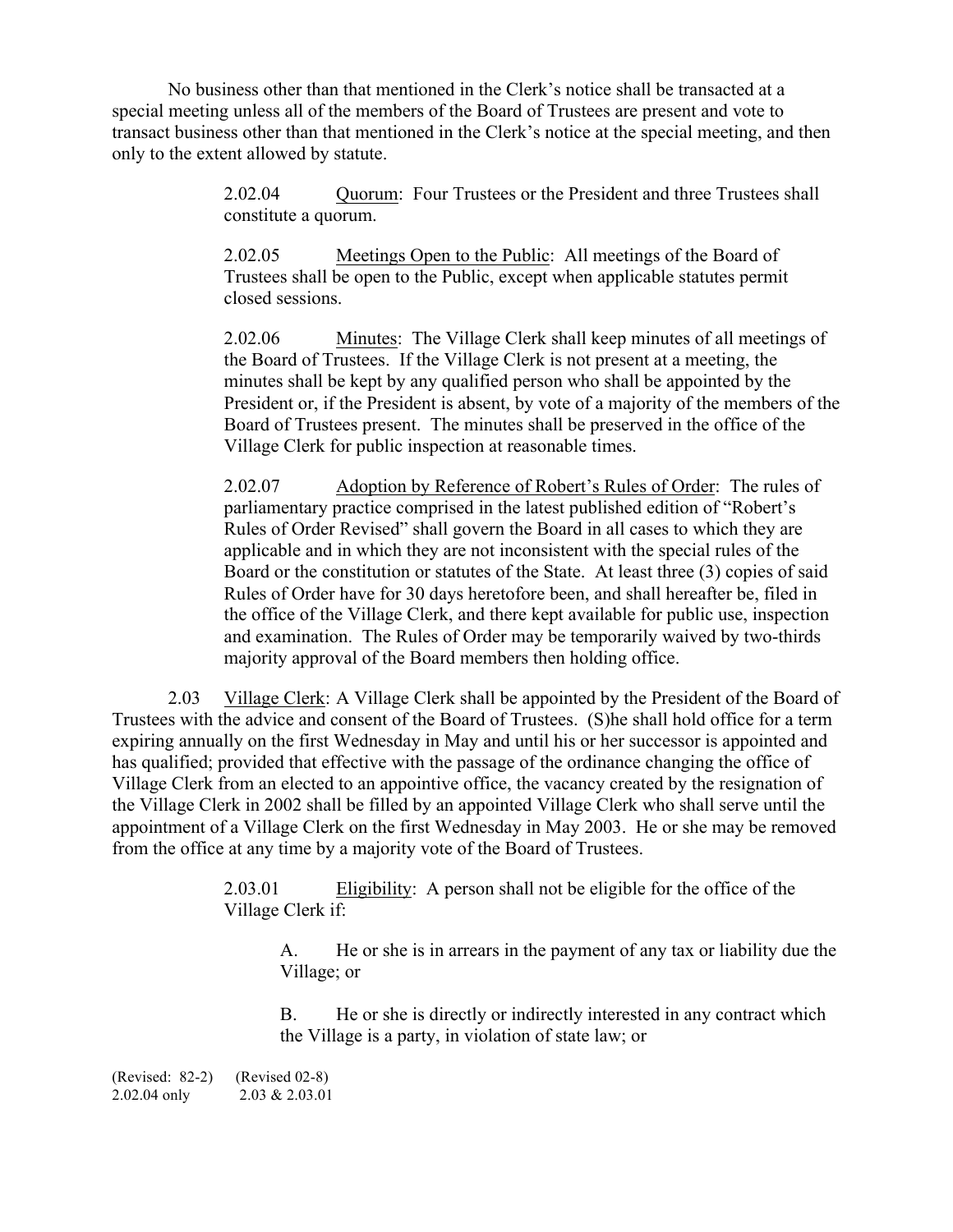C. He has been convicted of malfeasance, bribery, corrupt practices, or any crime demonstrating dishonesty; or

D. He or she is a member of the Board of Trustees or is Village Treasurer.

If any of the conditions A through D occur during the term of the Office of the Village Clerk, he or she may be removed from office by a vote of the majority of the members of the Board.

2.03.02 Oath: The Village Clerk, before entering upon the duties of his office, shall take or subscribe the following oath:

"I, (name) , do solemnly swear or affirm that I will support the Constitution of the United States and the Constitution of the State of Illinois and that I will faithfully discharge the office of Clerk of the Village of Pesotum according to the best of my ability."

This oath, so subscribed, shall be filed in the office of the Village Clerk.

2.03.03 Duties: The duties of the Village Clerk shall include those set forth in these ordinances and such other duties as the Board of Trustees may deem proper to entrust to him. These duties shall include but shall in no respect be limited to the following:

A. The Village Clerk shall keep and update a complete and accurate plat map of all areas incorporated in the Village of Pesotum. The map shall be filed in the office of the Village Clerk.

B. The Village Clerk shall keep a complete and accurate copy of The Village Code of Pesotum, 1980. As ordinances are added to or deleted from the Code, or as ordinances are amended, he shall revise the Code to confirm with the changes. The Code shall be filed in the office of the Village clerk.

C. The Village Clerk shall record in a book to be kept for that purpose all ordinances passed by the Board of Trustees, and at the foot of each ordinance so recorded, he shall make a memoranda of the date of the passage of the ordinance and the date of publication of the same.

D. The Village Clerk shall give public notice of all ordinances in accordance with the laws of the State of Illinois where public notice is required.

E. The Village Clerk shall attend all meetings of the Board of Trustees and shall keep a correct record of all the proceedings of the meetings in a suitable book. The book shall be filed in the office of the Village clerk.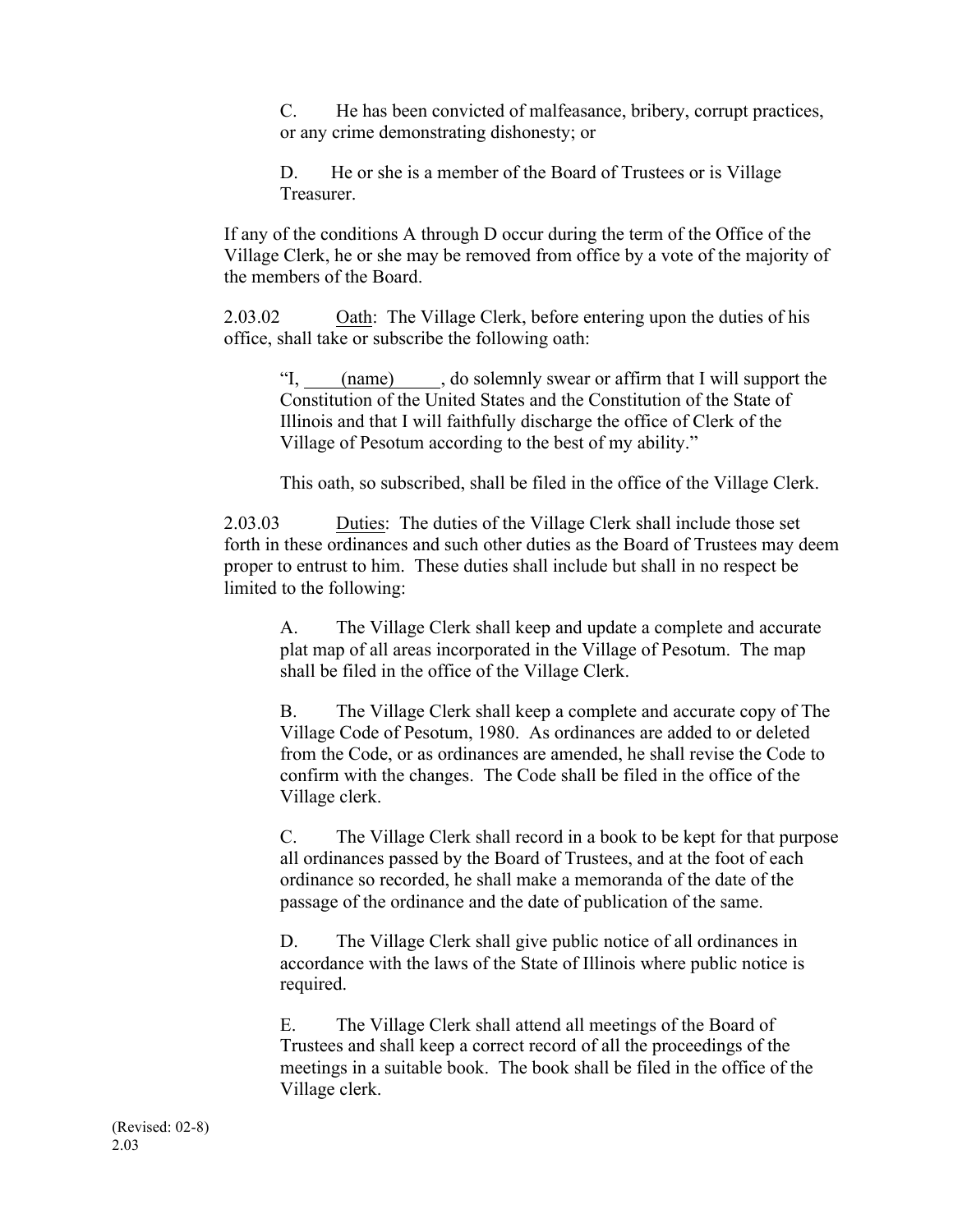F. The Village Clerk shall be the keeper of the Corporate Seal of the Village and shall affix the Seal to all papers requiring the Corporate Seal.

G. The Village Clerk shall, following receipt thereof, cause to be published the Village Treasurer's statement of receipts and expenditures of the Village. The statement shall be published in a newspaper of general circulation in the Village of Pesotum, or published otherwise as may be required by the laws of the State of Illinois.

H. The Village Clerk shall keep correct account between the Village and the Village Treasurer, charging him with all moneys received by him as exhibited to the Clerk by the Clerk's duplicate receipts, and crediting him with all moneys paid out by him by order of the President and the Board of Trustees, and shall allow him such other credits as he may be entitled by law and the provisions of the Village Code. The account shall be filed in the office of the Village Clerk.

I. The Village Clerk shall have charge, custody, and control of all deeds, leases, warrants, vouchers, books and papers, the charge, custody, and control of which is not by law given to other officers. These items shall be filed in the office of the Village Clerk.

J. The Village Clerk shall perform such other duties as may be required of her/him by the Board of Trustees and the ordinances of the Village.

2.03.04 Inspection of Records: All items filed in the office of the Village Clerk and all files and papers of said office shall be kept at the office of the Village Clerk and shall be open to inspection by members of the Board of Trustees at all times and public inspection at reasonable times.

2.03.05 Bond: Before entering upon the duties of his office, the Village Clerk shall execute a bond, with security, to be approved by the Board of Trustees, payable to the Village, conditioned on the faithful performance of the office, and for the payment of all moneys received by him/her, according to the law and the provisions of this Code. This bond shall be in the amount of \$1,000.00, or such greater amount as required by the Village.

2.03.06 Vacancy: Vacancy in the office of Village Clerk shall be defined and treated as provided by statute.

2.04 Village Treasurer: A Village Treasurer shall be appointed by the President of the Board of Trustees, with the advice and consent of the Board of Trustees. He shall hold office for a term expiring annually on the first Wednesday in May and until his successor is appointed and has qualified. He may be removed from office at any time by a majority vote of the Board of Trustees

| Revised: 82-2  | Revised: 03-3             | Revised: 07-4 |
|----------------|---------------------------|---------------|
| $2.03.06$ only | $02.03.03$ J. & $2.03.05$ | $2.03.03$ J   |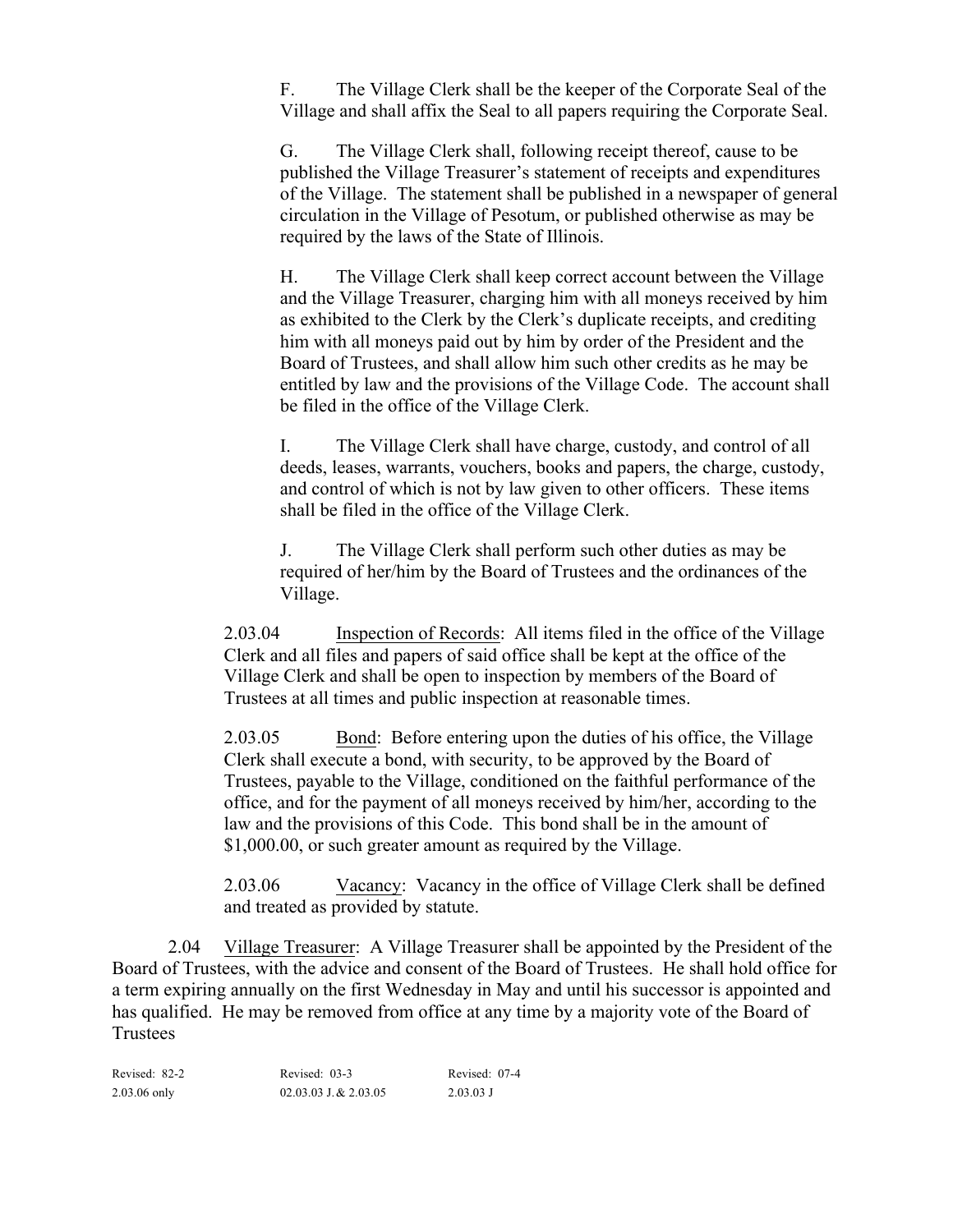2.04.01 Oath: The Village Treasurer, before entering upon the duties of his office shall take or subscribe the following oath:

"I, (name) , do solemnly swear or affirm that I will support the Constitution of the United States and the Constitution of the State of Illinois and that I will faithfully discharge the office of Treasurer of the Village of Pesotum according to the best of my ability."

This oath, so subscribed, shall be filed in the office of the Village Clerk.

2.04.02 Duties: The duties of the Village Treasurer shall include those set forth in these ordinances and such other duties as the Board of Trustees may deem proper to entrust to him. These duties shall include but shall in no respect be limited to the following:

A. The Village Treasurer shall receive all moneys belonging to the Village and shall keep a separate account of each fund or appropriation and debits or credits belonging thereto.

B. The Village Treasurer shall give every person paying money to the Village Treasurer a receipt therefore upon request, specifying the date of the payment and upon what account paid. The Village Treasurer shall file copies of such receipt with the Village Clerk.

C. The Village Treasurer shall pay out no money whatsoever without either an order issued by the Village Board or issued by the Village Clerk and signed by the President of the Village Board.

D. The Village Treasurer shall keep an accurate register of all orders redeemed and paid by him showing the number, date, and amount of each, the fund from which paid, the name of the person paid, and the date of payment. The Village Treasurer shall cancel all orders as soon as redeemed by him.

E. The Village Treasurer shall report to the Village Clerk any employee of the Village or member of the Board of Trustees who was authorized to receive money for the use of the Village but failed to make a return of the money at the time required by law or by the ordinance of the Village.

F. The Village Treasurer shall keep his books and accounts in such a manner as to show with complete accuracy all money received and disbursed by him for the Village stating what persons the money was received from or paid to and what accounts the money was paid from or paid to. The books and accounts shall show the dates of all financial transactions involving the Village. The books and accounts shall exhibit the true financial condition of the Village of Pesotum in such manner as may be readily investigated and understood.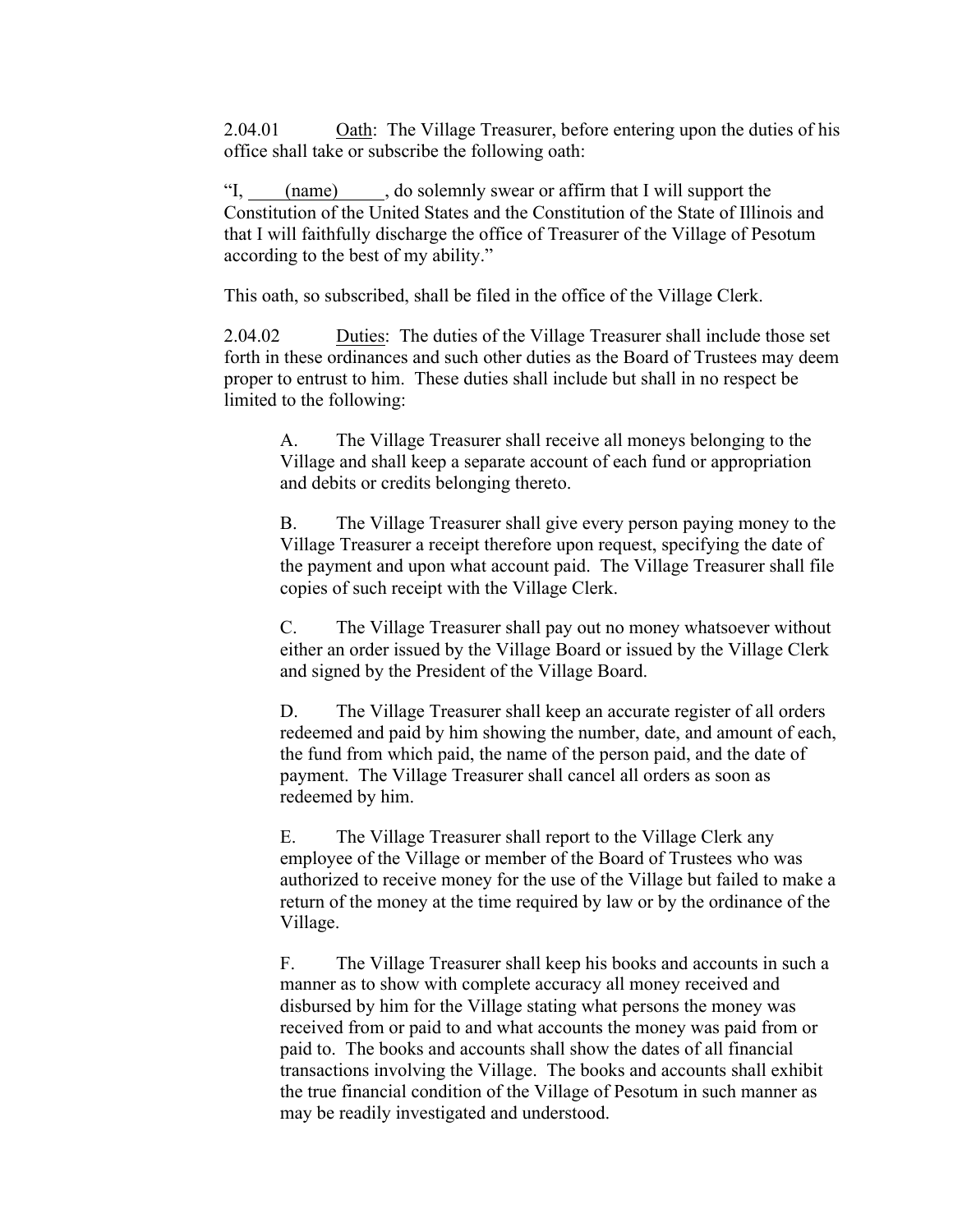G. The Village Treasurer shall keep a register of all warrants and vouchers paid, describing them and showing date, amount, number, the fund from which paid, to whom, and when paid. He shall file all warrants and vouchers with the Village Clerk as soon as practical after they are settled.

H. The Village Treasurer shall at the first meeting of the Board of Trustees each month, render an account to the Board of Trustees, under oath, if so requested by the President or any Trustee showing the state of the Treasury, and the balance of the money in the Treasury together with a statement of all money received, on what account, all warrants redeemed and paid. Said account and all warrants and vouchers held by the Treasurer shall be delivered to the Village Clerk and filed in the office of the Village Clerk.

I. The Village Treasurer shall, every year, prior to the first day of September, file with the Village Clerk a detailed account of all receipts and expenditures and all other transaction undertaken by him in his capacity as the Village Treasurer during the preceding fiscal each year, as required by statute.

2.04.03 Inspection of Records: All books and accounts, files and papers of the office of the Village Treasurer shall at all reasonable times be open to examination by any member of the Board of Trustees or by the Village Clerk and shall at reasonable times be open to examination by members of the public.

2.04.04 Bond: Before entering upon the duties of his office, the Village Treasurer shall execute a bond, with security, in the amount of \$1,000.00 or such greater amount as required by the corporate authorities, to be approved by the Board of Trustees, payable to the Village, conditioned on the faithful performance of his office, and for payment of all moneys received by him, according to law and the provisions of this Code.

2.04.05 Vacancy: Vacancy in the office of Village Treasurer shall be defined and treated as provided by statute.

2.05 Elections: The general election and all special elections of the Village of Pesotum shall be governed by the laws of the State of Illinois.

2.06 Emergency Services and Disaster Agency (ESDA): The Village of Pesotum shall create a Village of Pesotum Emergency Services and Disaster Agency in accordance with the following provisions of the Code:

(Revised 82-2) 2.04.05 only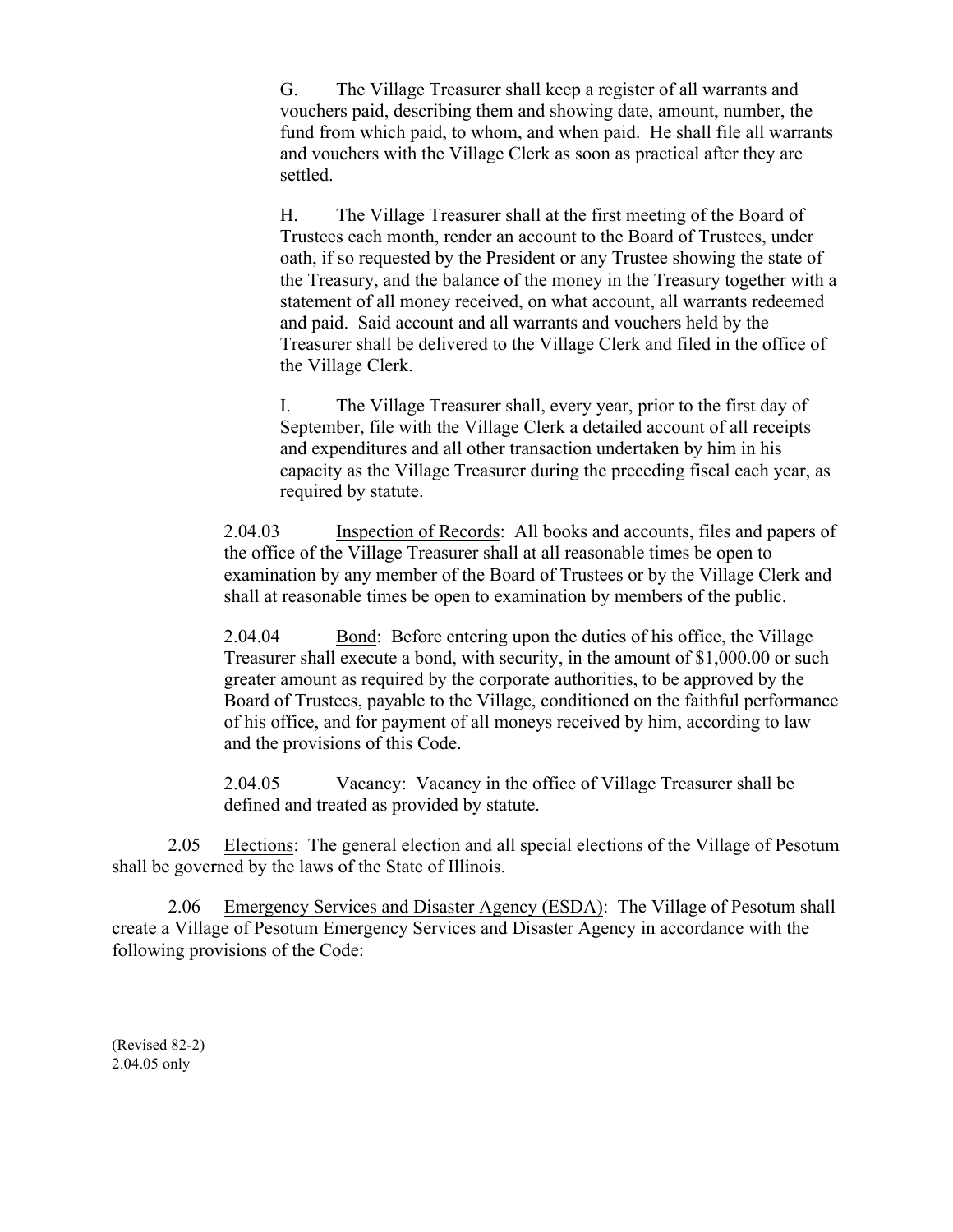2.06.01 Establishment: There is hereby created the Village of Pesotum ESDA to prevent, minimize, repair, and alleviate injury or damage resulting from disaster caused by enemy attack, sabotage, or other hostile action, or from natural or man-made disaster, in accordance with "The Illinois Emergency Services and Disaster Act of 1975."

This ESDA shall consist of the coordinator and such additional members as may be selected by the coordinator.

2.06.02 Coordinator: The coordinator of the city ESDA shall be appointed by the Village President and shall serve until removed by same.

The coordinator shall have direct responsibility for the organization, administration, training, and operation of the ESDA, subject to the direction and control of the Village President as provided by the State.

In the event of the absence, resignation, death or inability to serve as the coordinator, the Village President or any person designated by him, shall be and act as coordinator until a new appointment is made as provided in this ordinance.

2.06.03 Functions: The Village ESDA shall perform such ESDA functions within the Village as shall be prescribed in and by the State ESDA plan and program prepared by the Governor, and such orders, rules and regulations as may be promulgated by the Governor, and in addition shall perform such duties outside the corporate limits as may be required pursuant to any Mutual Aid agreement with any other political subdivision, municipality, or quasimunicipality entered into as provided the "The State ESDA Act of 1975".

2.06.04 Service as Mobile Support Team: All or any members of the Village ESDA organization may be designated as members of a Mobile Support Team created by the director of the State ESDA as provided by law.

The leader of such Mobile Support Team shall be designated by the coordinator of the Village ESDA organization.

Any member of a Mobile Support Team who is a Village employee or officer while serving on call to duty by the Governor, or the State Director, shall receive the compensation and have the powers, duties, rights, and immunities incident to such employment or office. Any such member who is not a paid officer or employee of the Village, while so serving, shall receive from the State reasonable compensation as provided by law.

2.06.05 Agreements With Other Political Subdivisions: The Coordinator of ESDA may negotiate Mutual Aid Agreements with other villages or cities, or other political subdivisions of the State, but no such agreement shall be effective until it has been approved by the Village President and by the State Director of ESDA.

2.06.06 Emergency Action: If the Governor proclaims that a disaster emergency exists in the event of actual enemy attack upon the United States or the occurrence within the State of Illinois of a major disaster resulting from enemy sabotage or other hostile action, or from man-made or natural disaster, it shall be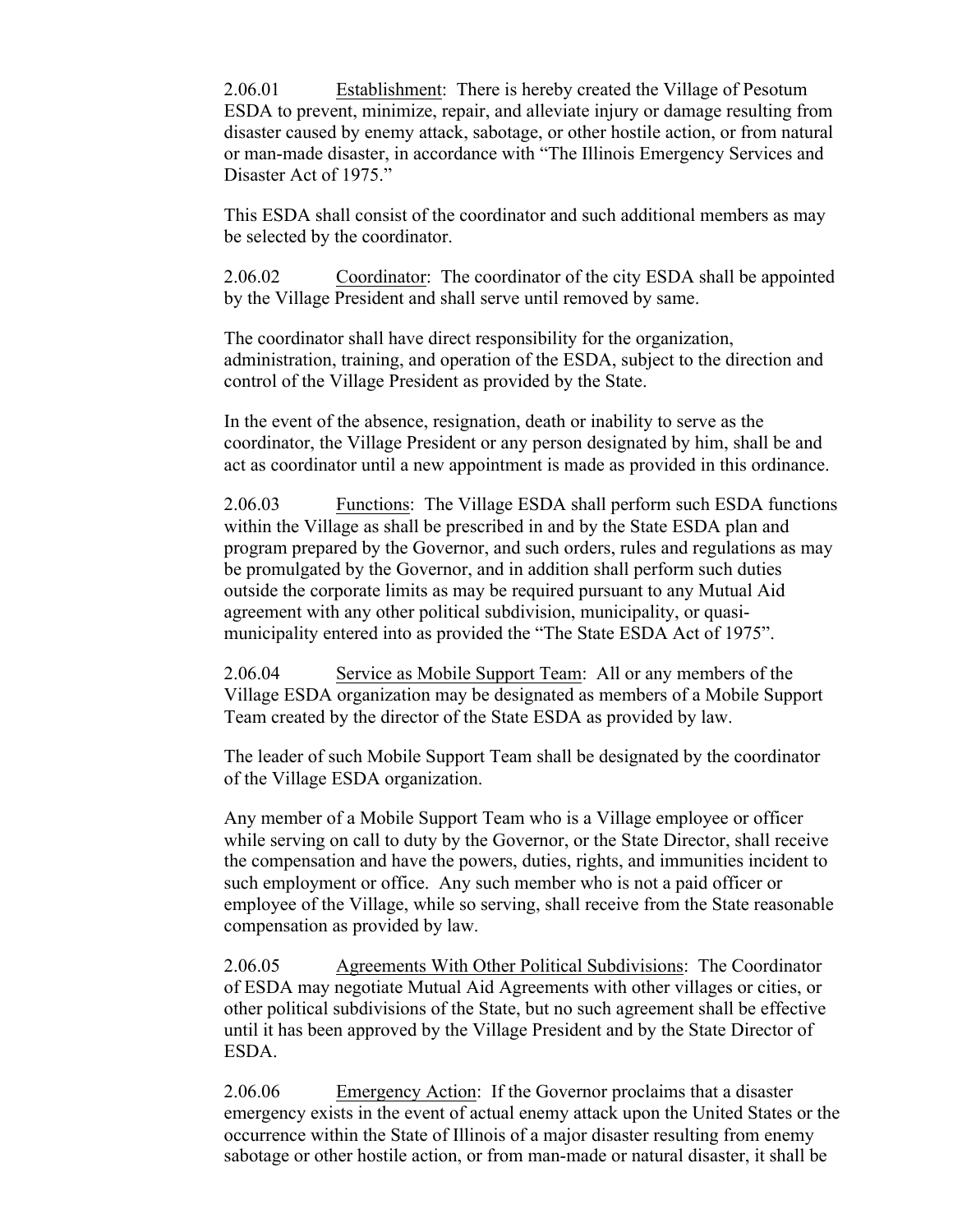the duty of the Village ESDA to cooperate fully with the State ESDA and with the Governor in the exercise of emergency powers provided by law.

2.06.07 Compensation: Members of the ESDA who are paid employees or officers of the Village, if called for training by the State Director of ESDA, shall receive for the time spent in such training the same rate of pay as is attached to the position held; members who are not such Village employees or officers shall receive for such training time such compensation as may be established by the Village President.

2.06.08 Reimbursement by State: The State Treasurer may receive and allocate to the appropriate fund, any reimbursement by the State to the Village for expenses incident to training members of the ESDA as prescribed by the State Director of ESDA, compensation for services and expenses of members of a Mobile Support Team while serving outside the Village in response to a call by the Governor or State Director or ESDA, as provided by law, and any other reimbursement made by the State incident to ESDA activities as provided by law.

2.06.09 Purchases and Expenditures: The Village President may, on recommendation of the Village Coordinator of ESDA, authorize any purchase of contracts necessary to place the Village in a position to combat effectively any disaster resulting from the explosion of any nuclear or other bomb or missile, and to protect the public health and safety, protect property, and provide emergency assistance to victims in the case of such disaster, or from man-made or natural disasters.

In the event of enemy caused or other disaster, the Village Coordinator of ESDA is authorized, on behalf of the Village, to procure such services, supplies, equipment or material as may be necessary for such purposes, in view of the exigency without regard to the statutory procedures or formalities normally prescribed by law pertaining to Village contracts or obligations, as authorized by "The State ESDA Act of 1975", provided that if the Village President meets at such time he shall act subject to the directions and restrictions imposed by that body.

2.06.10 Oath: Every person appointed to serve in any capacity in the Village ESDA organization shall, before entering upon his duties, subscribe to the following oath, which shall be filed with the coordinator:

"I, do solemnly swear (or affirm) that I will support and defend and bear true faith and allegiance to the Constitution of the United States and the Constitution of the State of Illinois, and the territory, institutions, and facilities thereof, both public and private, against all enemies, foreign and domestic; that I take this obligation freely, and without any mental reservation or purpose of evasion; and that I will well and faithfully discharge the duties upon which I am about to enter. And I do not advocate, nor am nor have I ever been a member of any political party or organization that advocates the overthrow of the government of the United States or this State by force or violence; and that during such time as I am affiliated with Village of Pesotum ESDA organization, I will not advocate not become a member of any political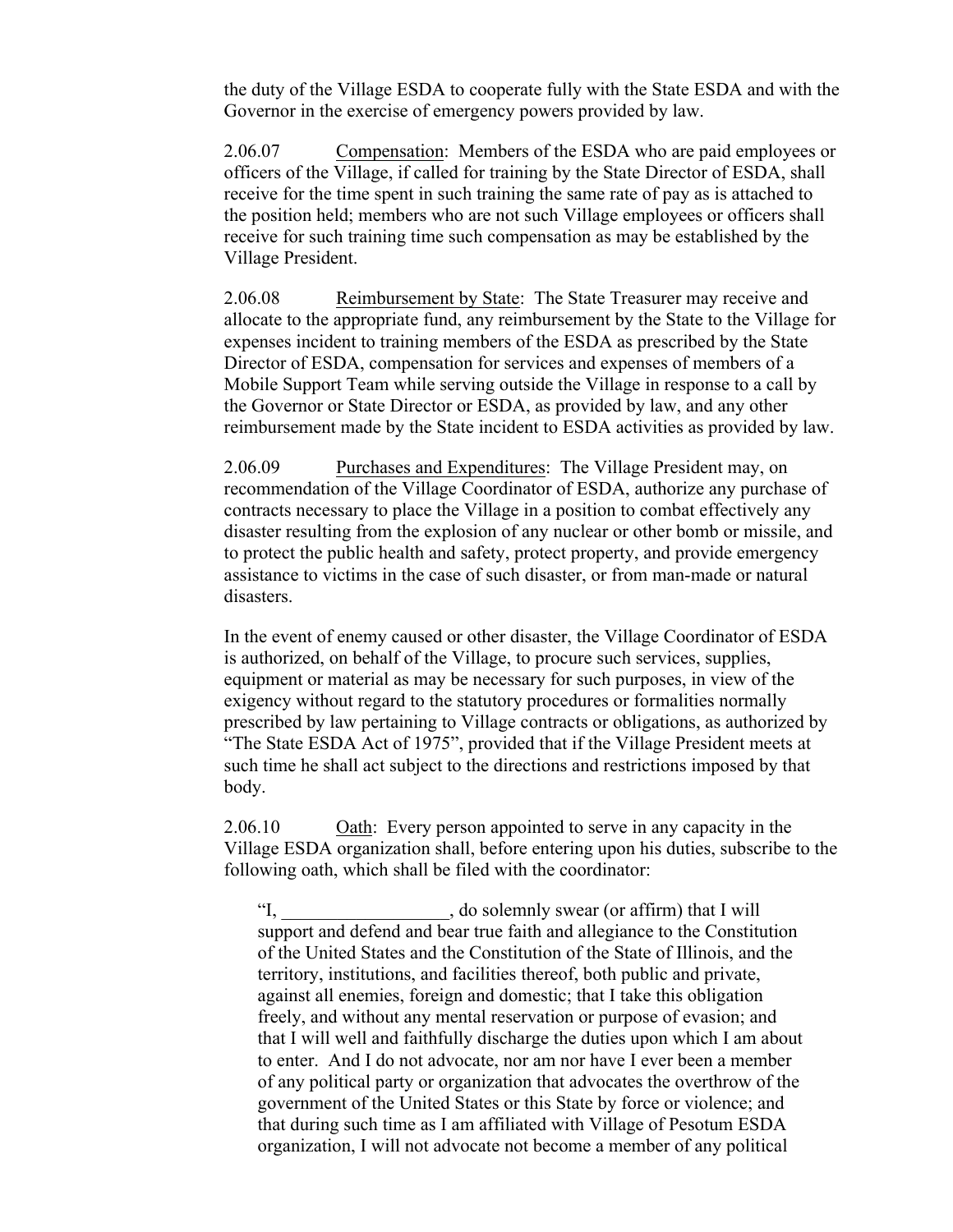party or organization that advocates the overthrow of the government of the United States or of this State by force or violence."

2.06.11 Office: The Village President is authorized to designate space in a Village building, or elsewhere, as may be provided for by the Village President for the Village ESDA as its office.

2.06.12 Appropriation-Levy of Taxes: The Village President may make an appropriation for ESDA purposes in the manner provided by law, and may levy in addition for ESDA purposes only, a tax not to exceed five (5) cents per one hundred (100) dollars of the assessed value of all taxable property in addition to all other taxes, as provided by "The State ESDA Act of 1975"; however, that amount collectable under such levy shall in no event exceed .25 cents per capita.

2.07 Corporate Seal: The Corporate Seal of the Village of Pesotum shall be of circular form with the words, "Corporate Seal of the Village of Pesotum" "1906" engraved upon the face thereof; and shall be and remain in the custody of the Village Clerk.

2.08 Compensation of Officers: Compensation for the Clerk, Treasurer, and President shall be paid monthly and for the Village Trustees shall be paid bi-annually, using a fiscal year basis for such bi-annual calculation, at the rates set forth hereafter as follows; provided that if any such official resigns, vacates or is otherwise removed from office, such compensation shall be accordingly prorated:

> 2.08.01 Compensation for Trustees of the Village of Pesotum shall be paid at the rate of \$600.00 per year.

> 2.08.02 Compensation for Clerk of the Village of Pesotum shall be paid at the rate of \$1,500.00 per year.

> 2.08.03 Compensation for the Treasurer of the Village of Pesotum shall be paid at the rate of \$5,040.00 per year.

> 2.08.04 Compensation for the President for the Village of Pesotum shall be paid at the rate of \$3,600.00 per year.

| Revised: 1986<br>2.08.03 | Revised 91-1<br>$2.08.02 \& 2.08.04$ | Revised 96-1<br>$2.08.02, 2.08.03 \&$<br>2.08.04 | Revised 99-4<br>2.08.03 |                                   |
|--------------------------|--------------------------------------|--------------------------------------------------|-------------------------|-----------------------------------|
| Revised 01-7<br>2.08.03  | Revised: 02-7<br>$2.08 \& 2.08.01$   | Revised: 03-3<br>2.08.02                         | Revised 06-4<br>2.08.04 | Revised 07-4<br>$2.08 \& 2.08.02$ |
| Revised 09-4<br>2.08.03  | Revised: 13-1<br>2.08.02 Only        |                                                  |                         |                                   |